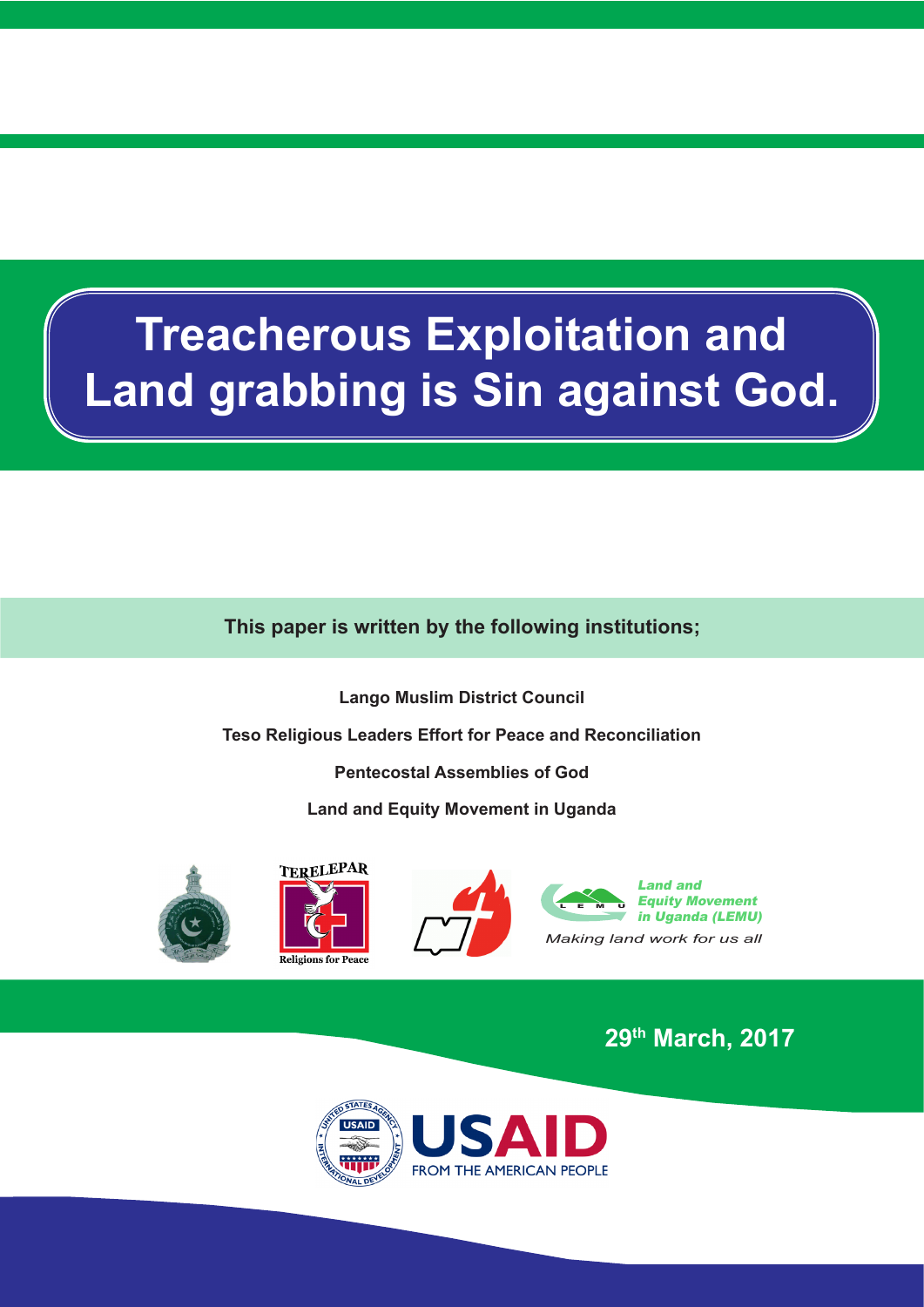#### **1. Background**

Many people in Lango and Teso take it that land conflicts are rampant. For us who come face to face with land conflicts on a daily basis; conclude differently – that genuine land disputes are very few and when they occur, families and traditional institutions resolve them quickly and that what is happening in our society today is **crafty Boundary marks extension and Land grabbing which are equivalent to stealing ones property. Stealing is sin against God, the state laws and customs.** This position paper is written based on lessons we draw from two researches conducted by Land and Equity Movement (LEMU) on land rights of 512 and 208 Widows in Lango and Teso respectively and a land grabbing research conducted by Northern Uganda Land Platform in 2014.

**2. Purpose of this paper: 1)** To highlight the problem of land grabbing and to voice Gods Words against these sin, and to call on land grabbers to have a change of heart and withdraw their claims to land they have grabbed from the most vulnerable people, especially women and children, **2)** To spell out clearly the long term negative impact of land rights abuses of the most vulnerable persons on families and society, **and 3)** To propose solutions to end land grabbing.

### **3. The situation of land grabbing within families and communities - our Learning and findings**

Research<sup>1</sup> has shown that the category of people who are victims of land grabbing are women, especially widows, children, the elderly and the disabled while the land grabbers are predominantly men, especially brothers in law who grab land from the wives of their dead brothers; wealthy people, especially business people; those in formal employment; politically connected people and educated people.There

are four types of vulnerability that are exploited by a party to a land conflict who has more power: namely: **a)** physical weakness such as that of a widow immediately after the death of her husband<sup>2</sup>, a minor, a sick person, the elderly, a person with not many male relatives; **b)** Weakness of customary tenure – i.e. being based on oral transactions and not written **c)**  Differences between state or customary land laws and choosing the law that allows a land grabber to grab land. An example is given below. **d)** Lastly, land grabbing is allowed to happen by some clans interpreting the customary laws in the Principles, Practices, Rights and Responsibilities (PPRR) strictly without the flexibility as a guideline to ensure justice is upheld. This paper will examine each of these vulnerabilities below:

#### **a) Exploiting physical /social weaknesses**

**-** The exploitation of physical weakness is against all categories of women namely; widows, divorced, unmarried, separated or in cohabitation. This exploitation is also against children, especially orphans who are also minors and the disabled. Since they do not have many relatives in the areas, those who migrated long time ago and were given land as a gift by other clans and their main clans live in other parts of Lango and Teso such as the preachers of the gospel and faith-based institutions also suffer from the fact that they do not have many clan members to help them protect their land. Their land is therefore also being grabbed. Sadly and shamefully, the people who are expected by customs to protect them, i.e., strong men, are the very people who are now exploiting their weaknesses and vulnerabilities to grab their land.

**b) Exploiting weaknesses in customary tenure:** Everyone knows that customary tenure is predominantly an oral system based on truth, good will; trust and protection of land rights of vulnerable

<sup>1</sup> Uprooting bad faith: The Quest for Appropriate Land Dispute Resolution in Northern Uganda, A publication of the **Northern Uganda Land Platform** With generous support from Trócaire, Oxfam GB, and Concern Worldwide, in October 2013

<sup>2</sup> Research on land rights of 208 widows in Teso in June 2016 found that for 85% of the widows conflict over their land started 6 months after the death of the husband and 43% of the aggressors are in laws.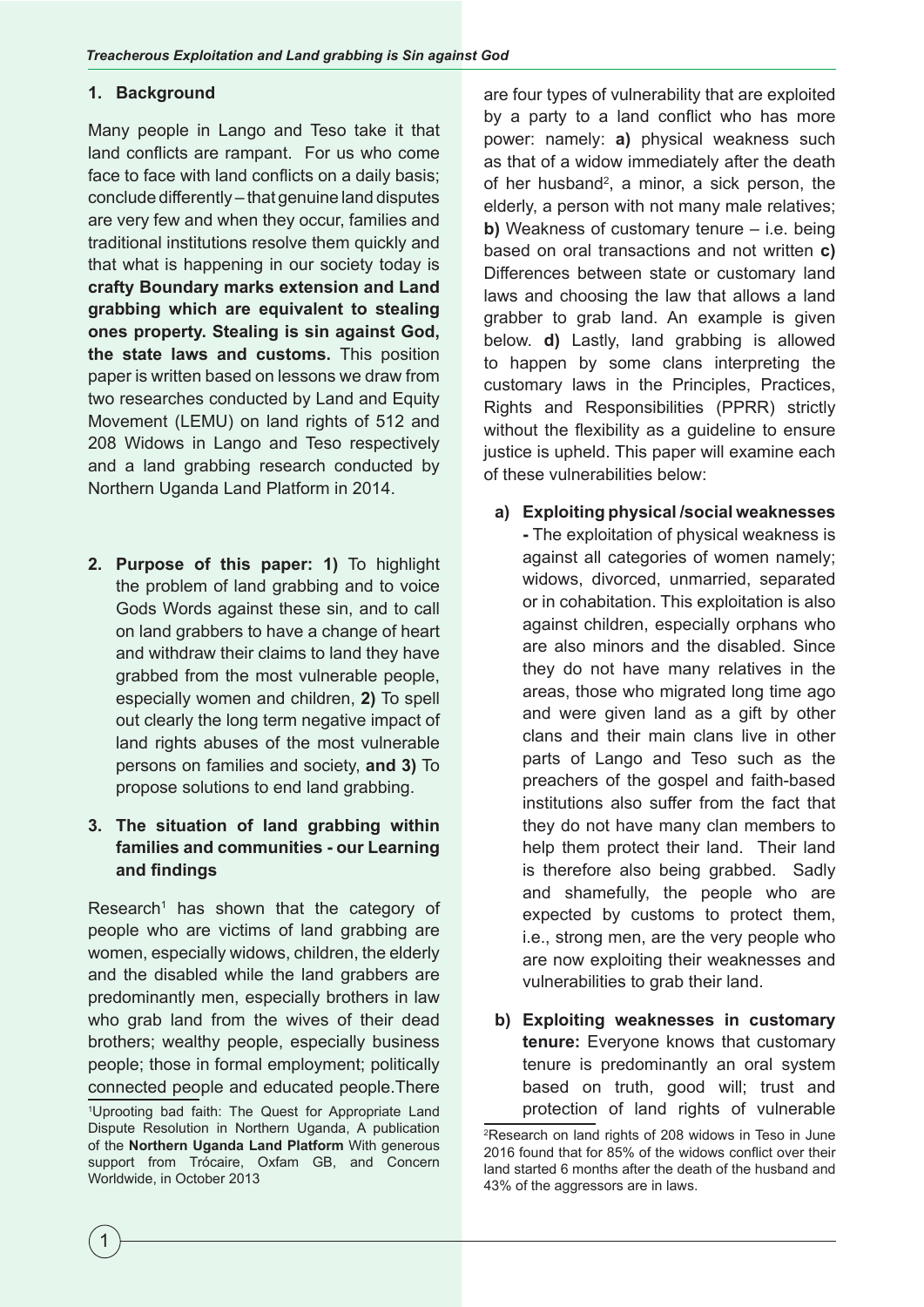people and land so that land stays in the families. And yet today, the land grabbing party to a conflict will demand of a weaker party to the conflict, which was deliberately initiated at an opportune time, produces written evidence such as land sales agreements, written evidence of land gifts given as far back as 60 years ago by parties long dead. Such conflicts usually do not start until the vulnerability of the weaker party has increased, i.e. such as the death of a husband, leaving a widow, vulnerable.

- **c) Exploiting the differences between the state and customary land laws** – Even though Statelaw says that customary laws will apply to customary land unless it is discriminatory to women, children and the disabled, there are cases where both families owning land under customary tenure will choose to apply state laws instead of their customs which is Different to the state law. For example, under customary law, the land rights of a child born out of marriage comes from the family of the biological father if he claims the child to be his or from the family of the biological mother of the child if the biological father denies the child. It is now very common for the family of the mother to "quote" the Children's Act (CAP 59) as giving sole responsibility of the child to the biological father and the family of the father to quote customs to avoid responsibility by saying they did not pay the penalty called *Ekingol* (in Ateso) and **Luk** (in Lango, Acholi and Kumam) to make him responsible for the child. The effect of these crafty choices by the two families is to grab land from both the child and the mother who then become landless, and clan ness. The spirit with which these choices are made is one of greed and land grabbing and it is not made based on an important biblical, cultural and state principle of fairness and equality.
- **d) Interpreting the PPRR strictly without flexibility.** In order to challenge the

untrue but very common statement that "customary tenure does not allow women to own land", the traditional institutions in Lango, Teso, Kumam, Bunyoro and Alur wrote down their laws and called it Principles, Practices, Rights and Responsibilities **(**PPRR). Unfortunately, in some clans, the written customs are being applied strictly but only selectively – with only the "rights" sections applied and enforced but not the "clan responsibilities" sections applied. The concern for social justice also seems lost when some decisions on land rights are made. For example, a married and pregnant woman might have left the husband and returned home 60 years ago and living peacefully on land allocated to her and her child by her parents when she returned. But, the moment the parents who allocated the land die, the brothers then apply the customs which says married women and children born in marriage have land rights from the marital homes and fight her and the child to leave. They ignore other circumstances of the case and the other customs which say one can give land as a gift. For justice, they could have ruled that the girl and the child got a land gift from her parents. The brothers and the clans do not remember their responsibility to end marriage or to settle marital disputes. They forget that marriage and ending marriage is between two clans. They abandon the girl and the child to take care of themselves. Under clan responsibilities, they could have engaged the husband's clan to end or save the marriage but they do not do this and wait for 60 years to evict their daughter and grandchild. In these cases, the brother's interest and intention is to grab land from their sister and their nephew.

### **4. Impact of Land grabbing on families and communities.**

The impact of land grabbing from women and children might appear on the surface to be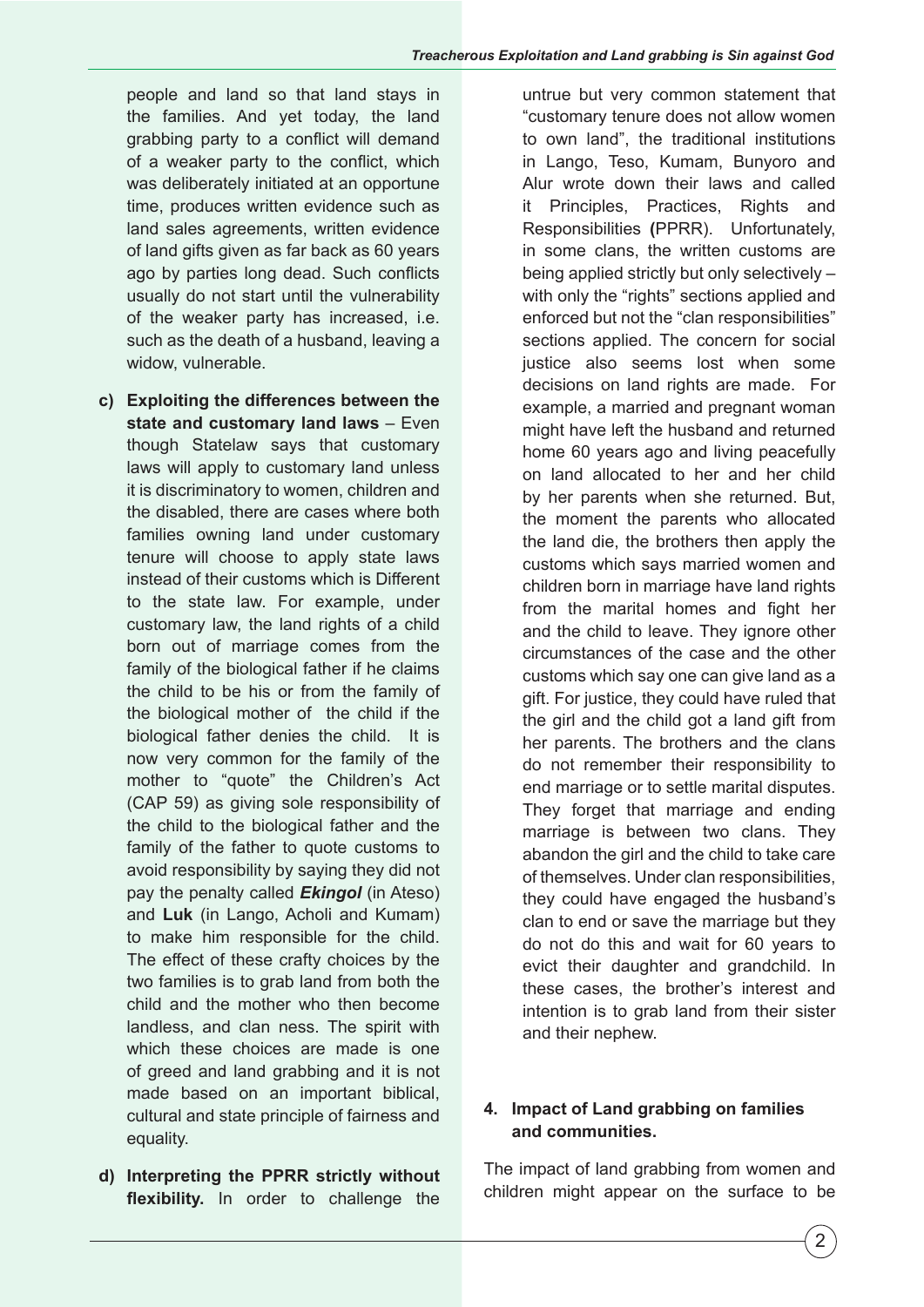affecting only the victims but a deeper analysis shows that the impact of this will be on families and communities, as explained below:

- **a) The disintegration of families and communities.** The most common land disputes are inter- families and communities over family and community grazing land or wetlands. Conflicts have brought hatred amongst brothers and sisters and have torn many families and communities apart. When a widow is thrown off her land, her children will follow her and when they are old, the children are then also thrown off from the land of the maiden home of the widow. On return to the marital home, they might find their land is all sold or occupied by the very person that should have protected the land for the child. Some women and children are rejected by both maiden and marital families. What will such women and children do? Should we be surprised that cases of imprisonment and deaths resulting from Land conflicts were reported in the research by The Northern Uganda Land Platform of 2013 to be for (Lira, Gulu and Kitgum) between 51.5 – 65.5%? Some of these deaths are claimed to be resulting from witchcraft. The question to also ask is: Are the customs of Lango and Teso meant to exploit vulnerability or to protect land rights of people who are vulnerable? We know that customs have values of love, peace, harmony and inclusiveness and anything to the contrary is not customs. The disintegration of families also means that families and communities are reducing on their social capital that extended families provided in the past which are extremely important for support in education, sickness, disaster, famine and insurgency, and more so now that the cattle that provided for these needs were rustled and have never been replaced.
- **b) The negative image of customary land tenure as an abusive system**- More than

90% of the people in Northern and Eastern Uganda own land under customary land tenure system. Customary tenure system is predominantly oral but it worked because it is based on respect, truth, trust and protection of land rights and land by the land managers who are the clan members.With the current land grabbing practices, the questions we ask are: with so much exploitation of women and children and of the tenure system currently going on, what image of the customary tenure system does the Government and other stakeholders have? Are the land grabbers concerned enough of the negative image their actions give the Government and other stakeholders on customary land tenure?; How can the government implement the 2013 National Land Policy to support customary land tenure system to exist as an equal to Freehold if the customary tenure system is abusive to women and children? Do the land grabbers understand the long term impact and damage of their actions in this regard? **We think not.**

**c) Land that is grabbed is sold without family and clan consents.** - Most of the land grabbed seems to be sold immediately3 . This has three impacts–**a)** it goes against the most important principle - that customary land is not for sale except under exceptional circumstances, and with consent from the family members and the clan<sup>4</sup> . Land must remain in the family for the future generation. If clans do not protect the land rights of women and children, this important principle cannot be met. **b)** Having land grabbed and then sold for no good reason is a clear sign that the clans are weak and unable to enforce their own laws. If the clans are too weak to protect the land rights of women and children, do they not risk the Uganda Government concluding that

of Lango, Teso, Acholi, Kumam, Alur and Bunyoro.

<sup>3</sup> Information from cases brought to NGOs such as LEMU.

<sup>4</sup> The principles, Practices, Rights and Responsibilities (PPRR)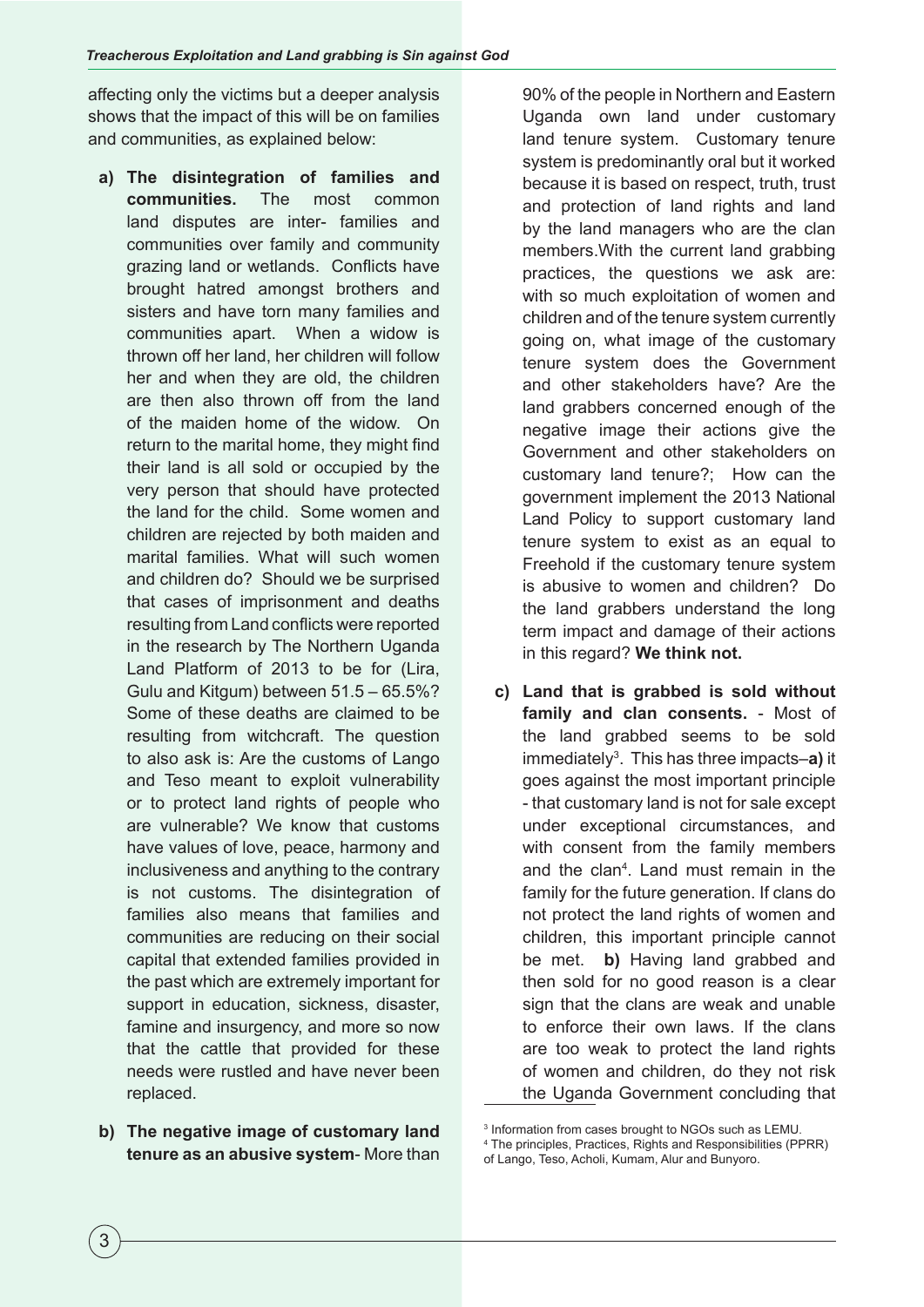clans should not be entrusted with the responsibility to be the first to hear and resolve land disputes as proposed by the National land policy of 2013? **c)** Selling land, from whichever family, reduces the land that families need for their livelihoods and endangers the future of the families and communities in Lango and Teso as well as that of Uganda as it is the vision of the Government that Ugandans prosper.

# **5. Proposed Solutions to Land Grabbing.**

## **Are the Legal and Social Punishments able to prevent and stop land grabbing?**

The normal recourse legally and socially available when one's land rights are abused is to go to either the state court or the clan forum for dispute resolution. Vulnerable people lack knowledge of the state land justice systems, have no funds, time and knowledge of the law and so research<sup>5</sup> shows that they prefer to seek justice in the clan system whose main function under customs is to protect, defend and restore relationships Unfortunately, in some cases, the clans will side with the powerful person against the vulnerable person; sometimes the powerful party grabbing the land intimidates the clans as well or ignores the clans and takes the case to another forum that the vulnerable person cannot access e.g. magistrate's courts, where the courts do not know about the customs or intimidate them by saying customary laws (PPRR) books are not laws for them to use in the courts of law. The case might need the testimony from the clans who are already angered by the fact that the case did not pass via them. Sometimes the powerful party coopts the power of the state by reporting to the Police that a "crime" has been committed by the vulnerable party and the Police may then arrest the vulnerable person on the words of the powerful party, pending investigation. Sometimes the accusations levied against the

vulnerable person cause them to be isolated from their society. An accusation such as one is a witch and used witchcraft to cause the death of a person can rally the family members, neighbors against a vulnerable person. The fact that witchcraft is difficult to prove or disprove only makes the situation worse for the vulnerable person. So, with the social complexity that a vulnerable person has to get land justice, the common "choice" is often for one to give up the land or to compromise with the land grabber by accepting to lose some of her land. This paper explores from where the change for the better of the security of a vulnerable person should come

- **a) Change of heart of the men in families** – Land grabbing will stop only if there is a change of heart by the male adult members of the families such as brothers in laws, brothers, fathers, fathers in law, heirs, realize that by preying on the physical weaknesses of the women and children in their families, they are weakening the futures of their families and communities in the long run and that they actually hurt themselves more. Therefore the men should use their strength for what customs meant them to be used: to protect the land rights of women and children and to protect land from irresponsible sales. This is because the values of our customs are the same as the values of God and the State. Therefore a society that preys on the weak has no peace, no development and cannot sustain itself. Instead, in the long run, they will destroy themselves.
- **b) Harmonisation of state and customary systems** - The government, especially the Judiciary(Judges, Magistrates' and Police) and lawyers need to recognize, realize and respect that customary land tenure system is different from state law and not necessarily discriminatory, and is the system that the majority of people know and practice.They need to work

<sup>5</sup> Uprooting bad faith: The Quest for Appropriate Land Dispute Resolution in Northern Uganda, A publication of the **Northern Uganda Land Platform** With generous support from Trócaire, Oxfam GB, and Concern Worldwide, in October 2013.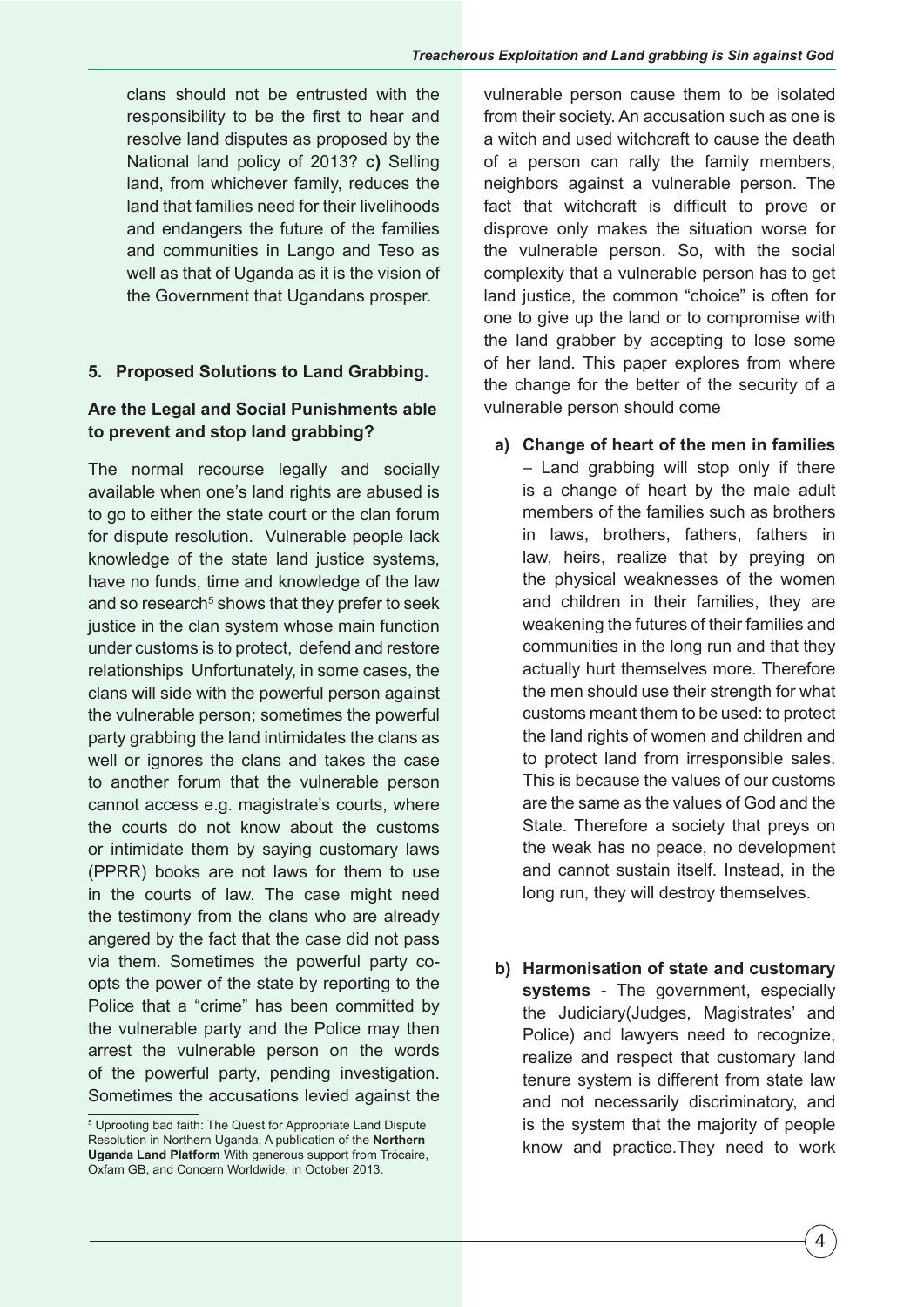together and in harmony with traditional institutions. This is why customary land tenure is recognized by the law as a different tenure system. The two systems need to agree on a task force to share the differences such as exists and harmonise them so as to avoid selfish deliberate choices and distortions of laws as is described about. In the meantime clans and families need to ask themselves why they deliberately choose to apply state laws instead of their customs, even when these choices mean their children and girls become landless and clanless? The families and clans should also remember that customary *tenure is about people, humanity and fairness; it has never been about land"*<sup>6</sup> *.* Decisions by clans on land are reflecting greed for land rather than the wellbeing of the widows and the children. **Justice is about people and what is right**.

**c) Women and children – do not give up your land rights easily**- It is a common practice for victims of land grabbing to give up and lose their land; indeed this is the purpose of the land grabber  $-$  to demonstrate enough power – even when this power is sometimes a crime such as assault, beating, destruction of property, blocking pathways so that the victim may give up. The paper is recommending a different strategy – for the vulnerable people who are victims of land grabbing not to give up but to fight for your land by reporting the case to the clans, to the Police, to other stakeholders and ensuring you request and keep records of all the documents from these processes. The managers of customary land - the clans and the Police are encouraged to analyse land conflicts and identify land grabbing attempts and give the victims the support. The Police have a law in the Land Act that allows them to arrest people taking land that does not belong to them. This is S.92 of the Land Act. They could assist the victims by investigating the case and

 Wise words of **Mr. Yolamu Nsamba, Retired Personal Private Secretary (PPS) to the King of Bunyoro,** 

warn parties using this law.

- **d) Turning back to Religious values and the principles of justice and truth** as the only other way we can improve the situation of land conflicts and land grabbing in our families and communities.Even though many people believe that deaths are occurring because of witchcraft, as people who believe in God, shouldn't the people of Lango and Teso not first ask themselves whether or not they are under God's Curse because of grabbing land from widows and orphans and removing or moving boundaries? Could the deaths claimed to be caused by witchcraft actually be God's curse because of grabbing land from widows and orphans and removing and changing land boundaries? The following scriptures state very clearly that God protects widows and orphans and those who abuse their land rights will be cursed:
	- • **Exodus 22: 22-24** states: "*You must never do anything bad to women whose husbands are dead or to orphans. If you do anything wrong to these widows or orphans, I will know it. I will hear about their suffering. And I will be very angry. I will kill you with a sword. Then your wives will become widows and your children will become orphans. Similarly,*
	- • **Deuteronomy 19:14**; states: "*You must not move the stones that mark your neighbour's property. People put them there in the past to mark each person's property. These stones mark the land that the Lord your Go*d gave you. **Deuteronomy 27:17 says,**  *"Cursed is the man who moves his neighbors boundary stone; and all the people will answer Amen".* **Proverbs 22: 28, further says,** *"never move an old boundary mark that your ancestors established".* **Proverbs 23:10 &11; says,** *"Do not move an ancient boundary stone or encroach on the fields of the fatherless, for their Defender is strong, he will take up their case against you".*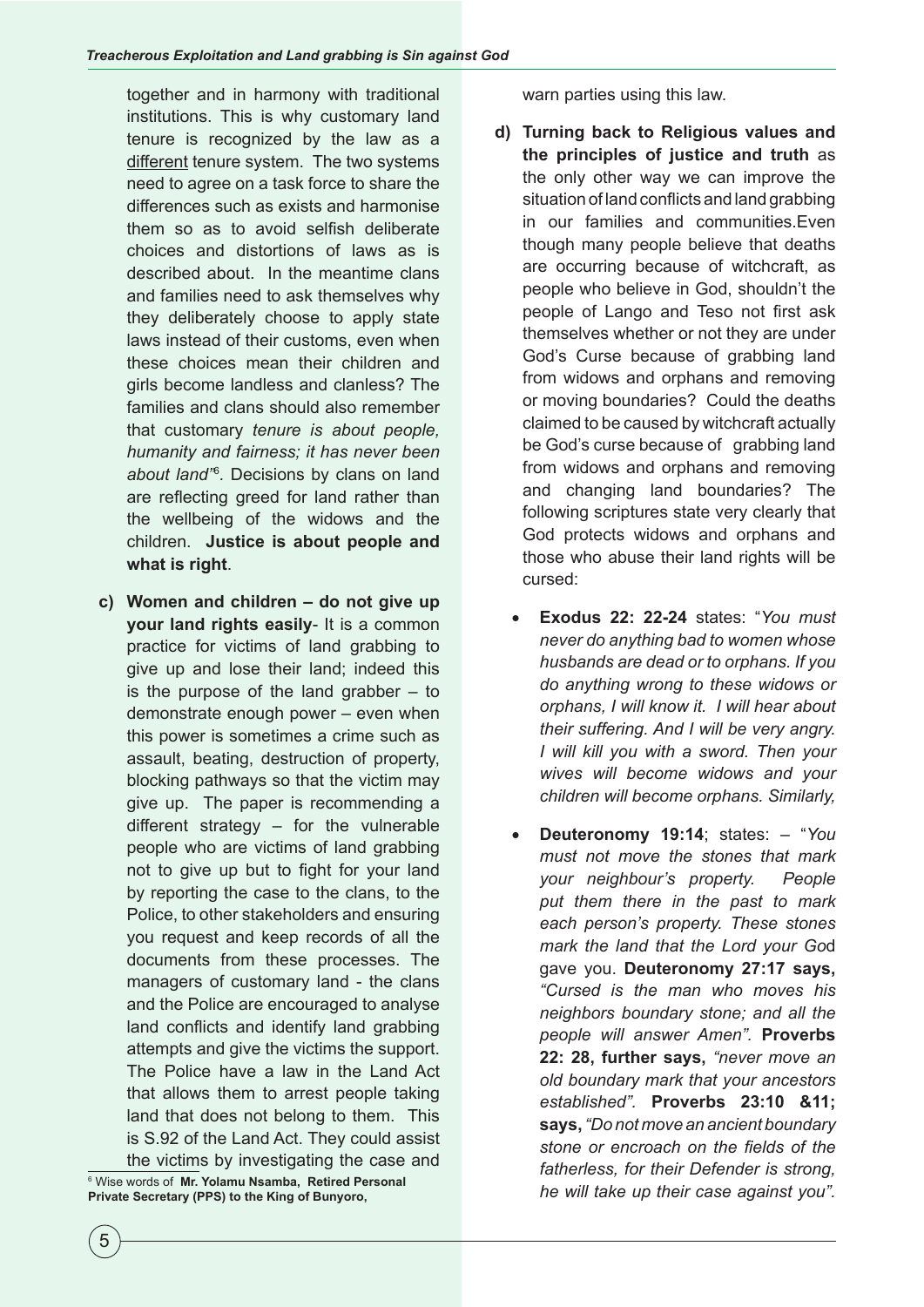**Proverbs 22:22-23** states that "God says *Do not take advantage of the poor just because you can; don't take advantage of those who stand helpless in court. The Lord will argue their case for them and threaten the life of anyone who threatens theirs".* **Proverbs 15:25**; says *"The Lord will tear down the proud man's house, but he keeps the widows boundary intact".* **Proverbs 28:13 says:** *"No one who conceals his sins will prosper; whoever confesses and renounces them will find mercy."*

- • **Psalm 24:1 says** *"The earth is the LORD's, and all it contains, the world and those who dwell in it.", and Psalm* **33:5 says:** "*He loves righteousness and justice; the earth is full of the loving kindness of the Lord."*
- • **Corinthians 10:26** "*For the earth is the Lord's and everything it contains."*
- • **Leviticus 25:34** *"But pasture fields of their cities shall not be sold, for that is their perpetual possession."*
- • In **1Kings 21:1-19,** God punished King Ahab and his wife Jezebel for killing Naboth, after Naboth refused to give king Ahab a piece of land (a garden).

**The Holy Bible continues with words that promote peace and harmony and justice:**

- • **Proverbs 3:31 says:** *"Do not envy the man of violence, never model your conduct on his."*
- • **Psalm 34:1114 says:** "*Turn away from evil and do good; seek peace and pursue it."*
- • **Micah 6:8 says** *"You have already been told what is right and what Yahweh wants of you. Only this, to do what is right, to love loyalty and to walk humbly with your God."*
- • Matthew 5:23 says *if you have dispute with your relative, go and get forgiveness first before coming to Church.";*
- • **Matthew 5:9 says** *"Great blessings belong to those who work to bring peace. God will call them his sons and daughters"*

**Similarly, the** Quran has the following to say about the people who sin and the punishment given to them:

- • **Holy Quran, Surah 16: An Nahl: 90 says - "***Indeed, Allah orders justice and good conduct and giving to relatives and forbids immorality and bad conduct and oppression. He admonishes you that perhaps you will be reminded."*
- Sahih al-Bukhari hadith 6114, alt. **Vol. 8,Book 73, hadith135 says** *- The Prophet Mohamed (PBUH) also said "The strong man is not the one who can use the force of physical strength, but the one who controls his anger."*
- • **Holy Quran, Surah 29: al-Ankabut 69 says -** *"And as for those who strive in our path—we will surely guide them in our ways. And indeed, Allah is with those who are of service to others*
- • **Holy Quran, Surah 4:An –Nisaa': 135 says:-** "*Oh ye who believe! Stand out firmly for justice, as witnesses to Allah, even as against yourselves, or your parents, or your kin, and whether it be (against) rich or poor: for Allah can best protect both. Follow not the lusts (of your hearts), lest ye swerve, and if ye distort (justice) or decline to do justice, verily Allah is well-acquainted with all that ye do."*